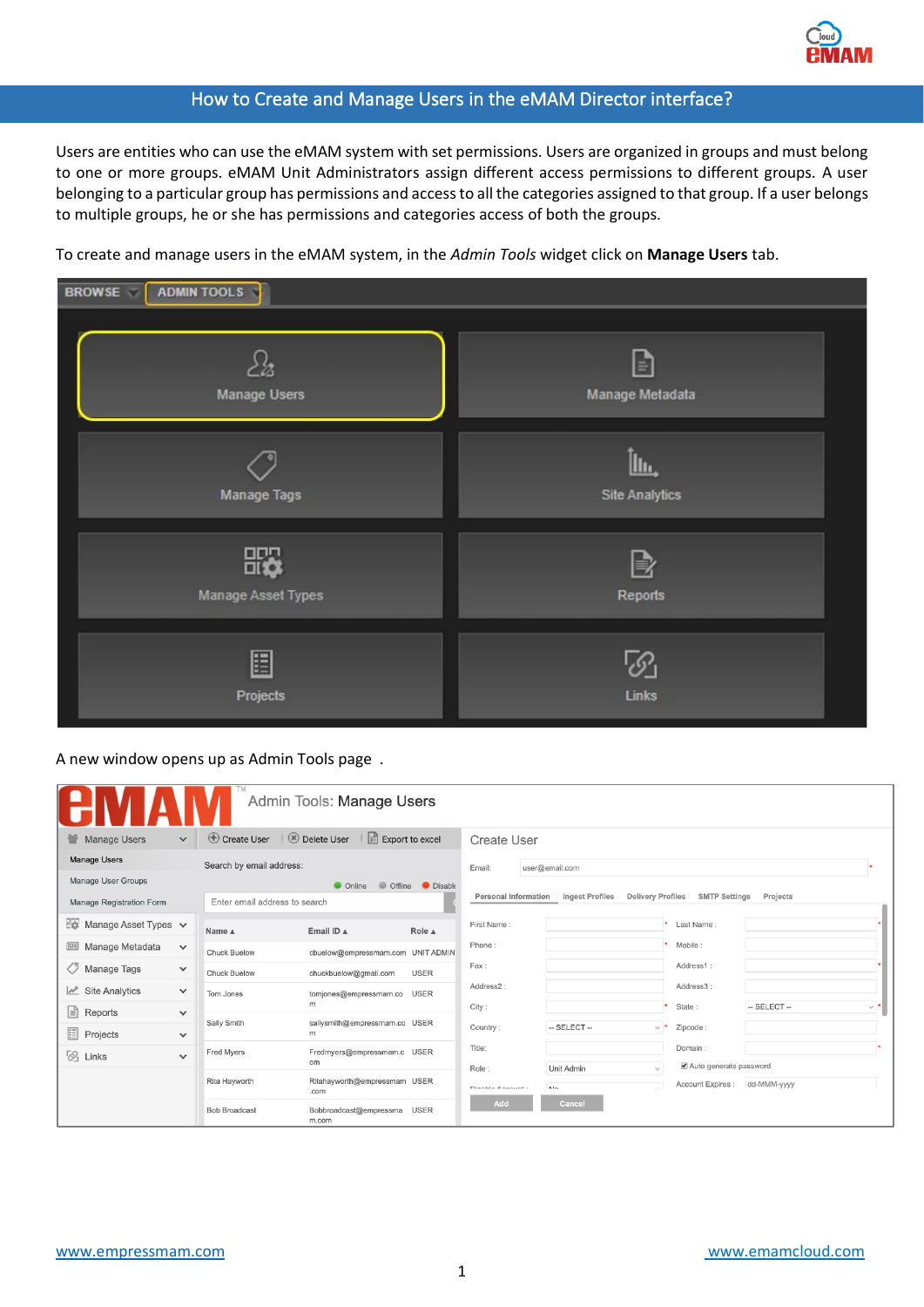

# 1. Create Users

a. To create a new user, on the left panel, click on the *Manage Users* under *Manage Users* tab.



b. In the right panel, enter email address of the user and complete the form with all the required fields under *personal information* tab.

| <b>Create User</b>          |                                                |  |                                 |                                      |  |  |  |  |
|-----------------------------|------------------------------------------------|--|---------------------------------|--------------------------------------|--|--|--|--|
| Email:                      | rincy@empressmam.com                           |  |                                 |                                      |  |  |  |  |
| <b>Personal Information</b> | <b>Ingest Profiles</b>                         |  | Delivery Profiles SMTP Settings | Projects<br>Groups                   |  |  |  |  |
| First Name:                 | Rincy                                          |  | Last Name:                      | Α                                    |  |  |  |  |
| Phone:                      | 00000000                                       |  | Mobile:                         | 909090909                            |  |  |  |  |
| Fax:                        |                                                |  | Address1:                       | 123<br>×                             |  |  |  |  |
| Address2:                   | <b>Blvd Street</b>                             |  | Address3:                       |                                      |  |  |  |  |
| City:                       | Texax                                          |  | State:                          | <b>TX</b>                            |  |  |  |  |
| Country:                    | <b>United States</b>                           |  | Zipcode:                        | 100141                               |  |  |  |  |
| Title:                      | <b>Technical Writer</b>                        |  | Domain:                         | rincy@empressmam.com                 |  |  |  |  |
| Role:                       | User<br>v                                      |  | Auto generate password          |                                      |  |  |  |  |
| Disable Account:            | No<br>v                                        |  | Account Expires :               | dd-MMM-yyyy                          |  |  |  |  |
| Send Director link          | http://ec2-54-86-6-7.compute-1.ar              |  | Send Client link                | http://ec2-54-86-6-7.compute-1.amazo |  |  |  |  |
| Comments:                   |                                                |  |                                 |                                      |  |  |  |  |
|                             | Prompt user to change password on first login? |  |                                 |                                      |  |  |  |  |
| Notify User<br>✔            |                                                |  |                                 |                                      |  |  |  |  |
| ✔                           | Auto Generate Userkey                          |  |                                 |                                      |  |  |  |  |
| Add                         | <b>Cancel</b>                                  |  |                                 |                                      |  |  |  |  |

c. Under *Ingest Profile* tab, choose from the pre-defined ingest profiles that needs to be associated with the user.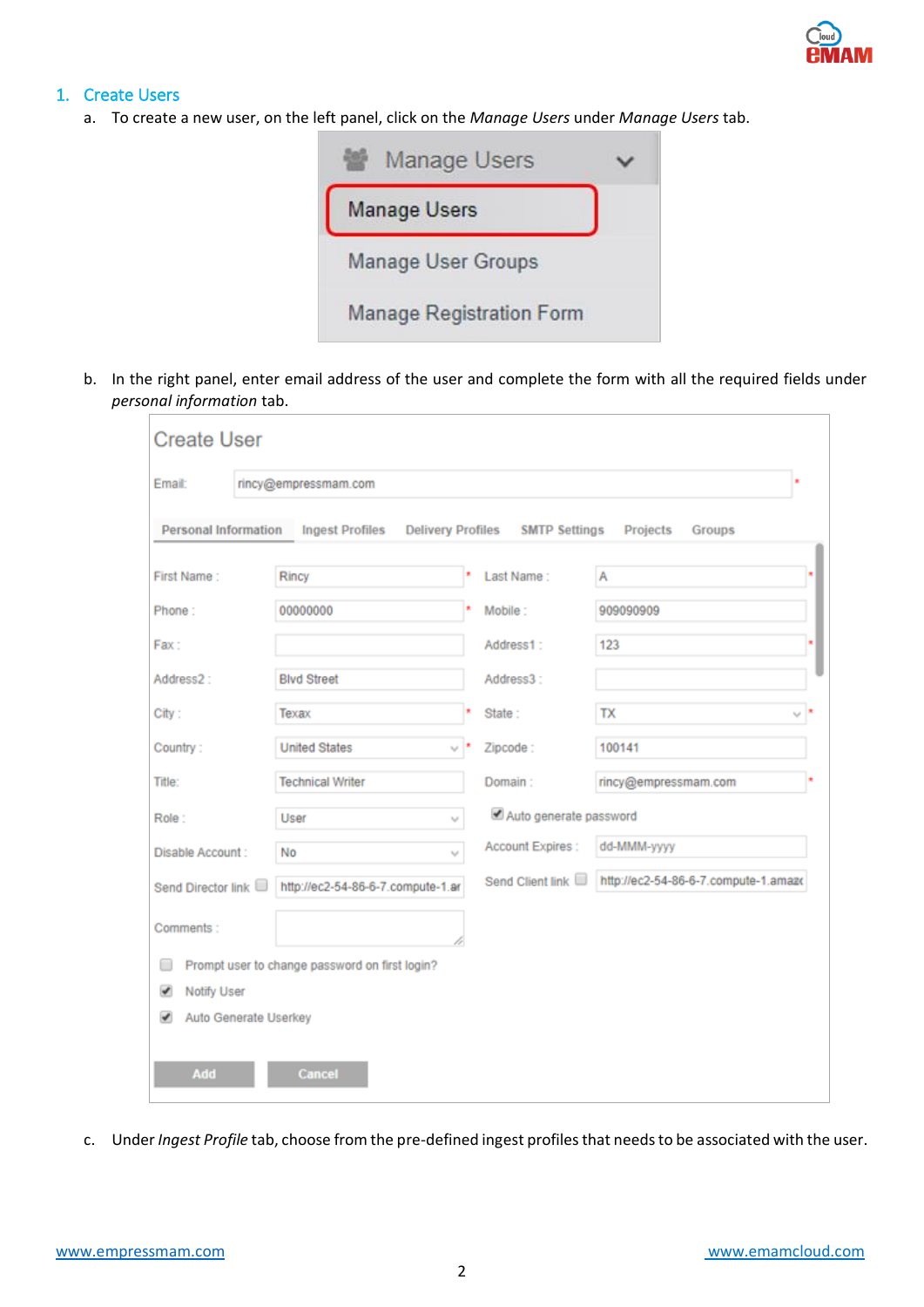

| <b>Create User</b>            |                        |                          |                      |                 |               |         |
|-------------------------------|------------------------|--------------------------|----------------------|-----------------|---------------|---------|
| Email:                        | rincy@empressmam.com   |                          |                      |                 |               | $\star$ |
| <b>Personal Information</b>   | <b>Ingest Profiles</b> | <b>Delivery Profiles</b> | <b>SMTP Settings</b> | <b>Projects</b> | <b>Groups</b> |         |
| Send to Archive<br>v          |                        | ✔                        | Ingest Proxy files   |                 |               |         |
| Select Default Ingest Profile |                        |                          |                      |                 |               |         |
| Ingest Proxy files            |                        |                          |                      |                 |               | w       |
| Add                           | Cancel                 |                          |                      |                 |               |         |

d. Under *Delivery Profiles* tab, choose from the pre-defined delivery profile.

| <b>Create User</b>             |  |                        |                          |                      |                 |        |    |
|--------------------------------|--|------------------------|--------------------------|----------------------|-----------------|--------|----|
| Email:<br>rincy@empressmam.com |  |                        |                          |                      |                 |        | ×. |
| <b>Personal Information</b>    |  | <b>Ingest Profiles</b> | <b>Delivery Profiles</b> | <b>SMTP Settings</b> | <b>Projects</b> | Groups |    |
| <b>Add</b>                     |  | <b>Cancel</b>          |                          |                      |                 |        |    |

e. Next on the *Groups* tab and choose from the existing user groups listed (*or create new user groups and associate with the user later*) and click on *Add* button.

| <b>Create User</b>          |                           |                                                 |  |                 |        |  |  |
|-----------------------------|---------------------------|-------------------------------------------------|--|-----------------|--------|--|--|
| Email:                      | rincy@empressmam.com<br>× |                                                 |  |                 |        |  |  |
| <b>Personal Information</b> |                           | Ingest Profiles Delivery Profiles SMTP Settings |  | <b>Projects</b> | Groups |  |  |
| $\Box$ Allow                | Group +                   |                                                 |  |                 |        |  |  |
| ᢦ                           | eMAM Cloud Users          |                                                 |  |                 |        |  |  |
| Add                         | Cancel                    |                                                 |  |                 |        |  |  |

f. New user account is successfully created, and the user details get listed in the middle panel.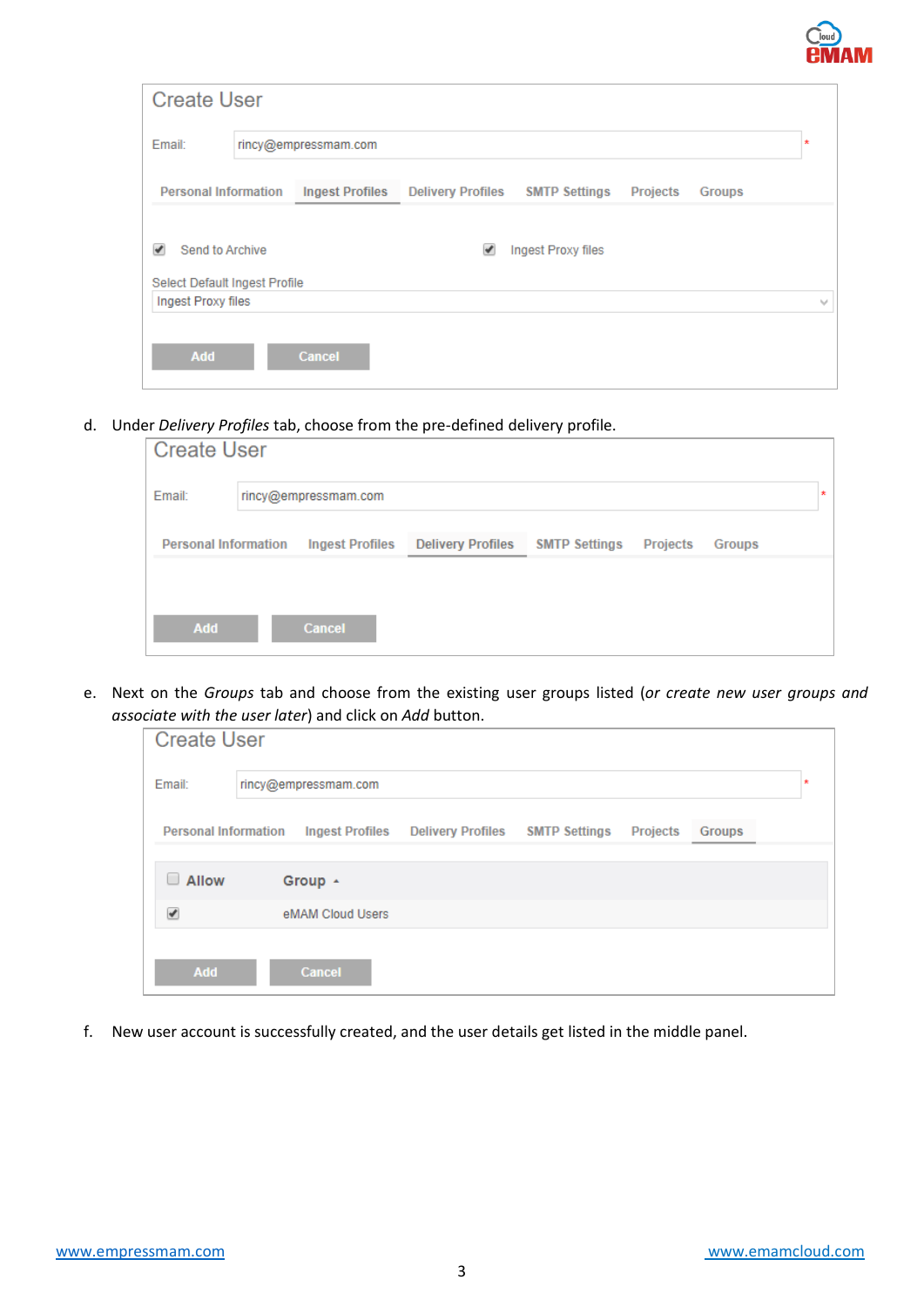

| <b>(+)</b> Create User        | $\boxed{\mathbf{x}}$ Export to excel<br>(*) Delete User |                   |  |  |  |  |
|-------------------------------|---------------------------------------------------------|-------------------|--|--|--|--|
| Search by email address:      |                                                         |                   |  |  |  |  |
|                               | Online<br>Offline                                       | <b>Disabled</b>   |  |  |  |  |
| Enter email address to search |                                                         |                   |  |  |  |  |
| Name A                        | Email ID +                                              | Role $\triangle$  |  |  |  |  |
| eMAM Unit Admin               | admin@emamcloud.com                                     | <b>UNIT ADMIN</b> |  |  |  |  |
| <b>Rincy A</b>                | rincy@empressmam.com                                    | <b>USER</b>       |  |  |  |  |

### 2. Create User Group

a. In the *Admin Tools* page, under *Manage Users*tab, click on *Manage User Groups* and create a new user group.

| Manage Users                    |   |  |  |  |  |  |
|---------------------------------|---|--|--|--|--|--|
| Manage Users                    |   |  |  |  |  |  |
| Manage User Groups              |   |  |  |  |  |  |
| <b>Manage Registration Form</b> |   |  |  |  |  |  |
| Manage Asset Types              |   |  |  |  |  |  |
| Manage Metadata                 |   |  |  |  |  |  |
| / Manage Tags                   | ✓ |  |  |  |  |  |
| $\mathbb{Z}$ Site Analytics     | v |  |  |  |  |  |
| $\equiv$ Reports                |   |  |  |  |  |  |
| <b>E</b> Projects               | v |  |  |  |  |  |
| $\oslash$ Links                 |   |  |  |  |  |  |

b. Enter group name, description and under Permissions tab, assign permissions to the user group.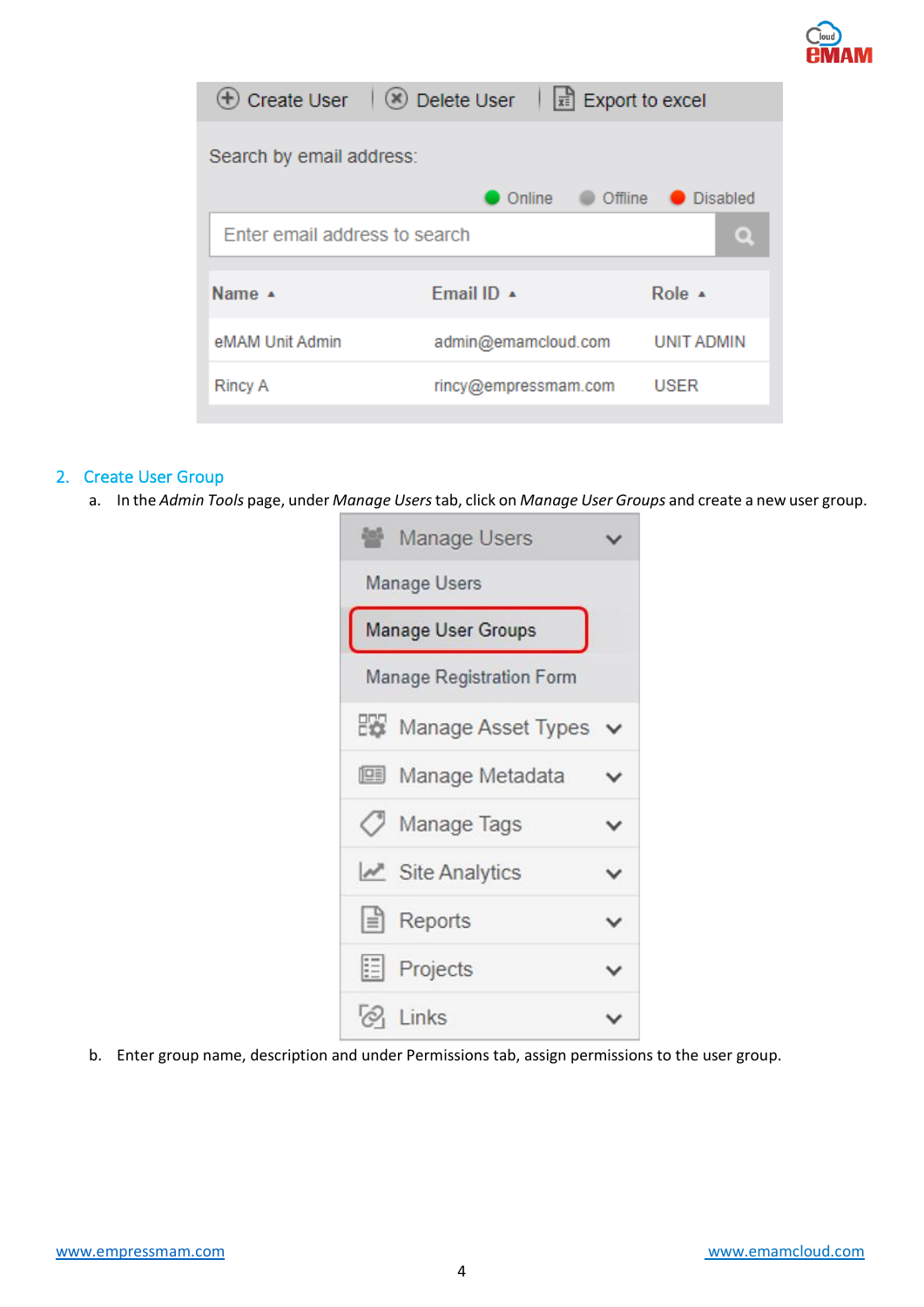

| <b>Create Group</b>            |                                          |
|--------------------------------|------------------------------------------|
| Group Name:                    | eMAM Cloud Users                         |
| Description:                   | Only for eMAM Clous                      |
| <b>Permission</b>              | Category Asset Type Users Metadata Group |
| ✔ Allow                        | <b>Permission</b>                        |
| $\overline{\mathscr{I}}$       | <b>Add Comment</b>                       |
| $\overline{\mathscr{L}}$       | <b>Add Public Tags</b>                   |
| $\overline{\mathscr{I}}$       | Annotate                                 |
| ✔                              | Anywhere                                 |
| ✔                              | Approve or Reject asset                  |
| $\overline{\mathcal{L}}$       | <b>Archive Assets</b>                    |
| ✔                              | Asset Per Page                           |
| $\overline{\mathcal{L}}$       | <b>Change Face Version</b>               |
| <b>Cancel</b><br><b>Create</b> |                                          |

c. Under Categories tab, associate categories to the user group.

| <b>Create Group</b> |          |                  |                     |                       |
|---------------------|----------|------------------|---------------------|-----------------------|
| Group Name:         |          |                  | eMAM Cloud Users    |                       |
| Description:        |          |                  | Only for eMAM Cloud |                       |
| <b>Permission</b>   | Category | Asset Type Users |                     | <b>Metadata Group</b> |
| └ All Categories    |          |                  |                     |                       |
|                     |          |                  |                     |                       |
| <b>Create</b>       |          | <b>Cancel</b>    |                     |                       |

d. Under *Asset type* tab, associate access to different asset types.

| <b>Create Group</b> |          |                   |                     |                       |
|---------------------|----------|-------------------|---------------------|-----------------------|
| Group Name:         |          |                   | eMAM Cloud Users    |                       |
| Description:        |          |                   | Only for eMAM Cloud |                       |
| Permission          | Category | <b>Asset Type</b> | <b>Users</b>        | <b>Metadata Group</b> |
| LAIlow              |          |                   |                     | <b>AssetType</b>      |
| ✔                   |          |                   |                     | Video                 |
| ✔                   |          |                   |                     | Audio                 |
| ✔                   |          |                   |                     | Image                 |
| ✔                   |          |                   |                     | <b>Other Files</b>    |
| <b>Create</b>       |          | <b>Cancel</b>     |                     |                       |